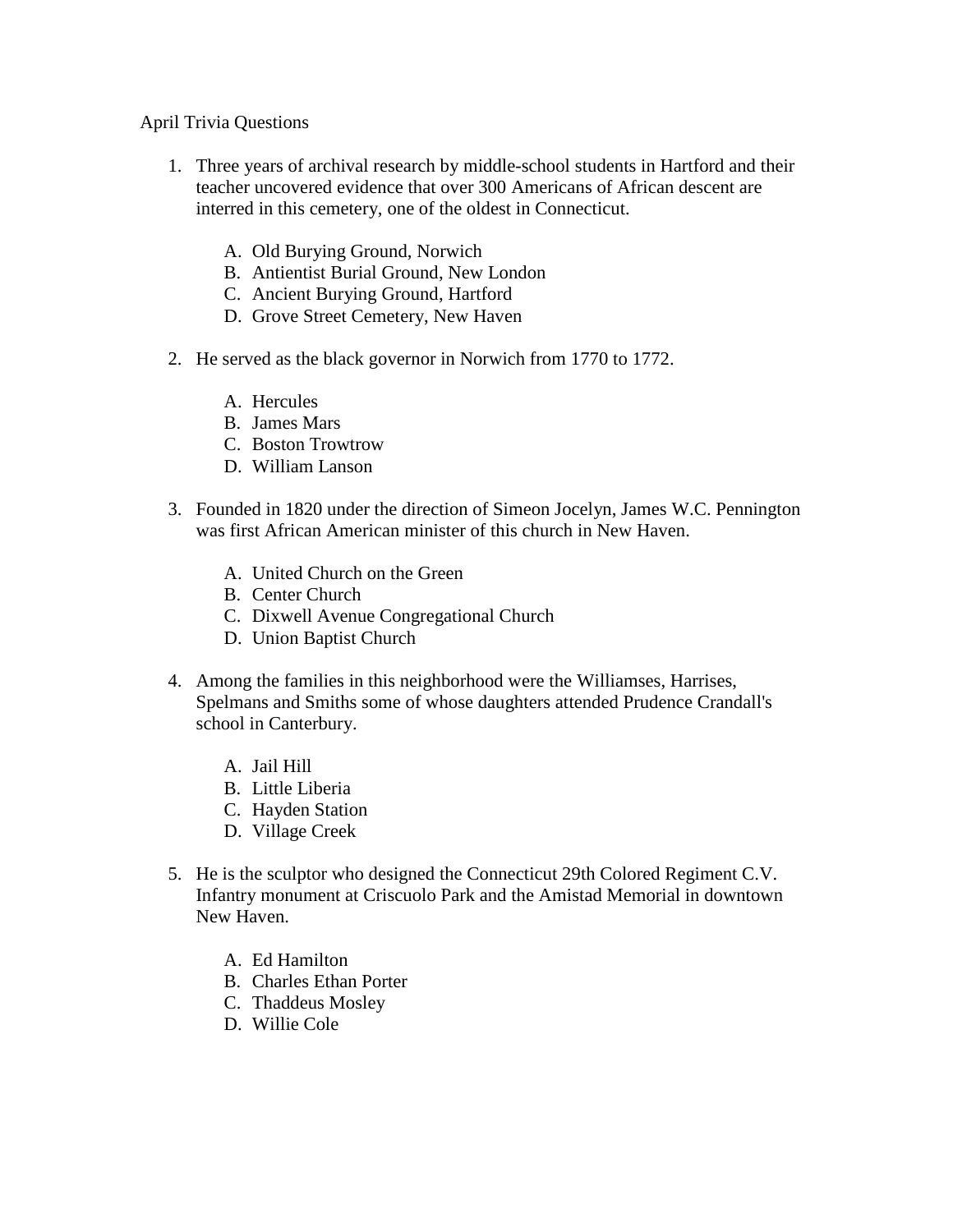- 6. A village in Eastern Connecticut is named for this man who purchased land in 1806 and established a blacksmith shop in what became the village center.
	- A. Thomas Taylor
	- B. Joshua Hempstead
	- C. John Brown
	- D. Isaac C. Glasko
- 7. He was a 19th century still-life artist most famous for his portraits of fruit and floral still-life studies.
	- A. Walter Bunce
	- B. Solomon Rowe
	- C. Charles Ethan Porter
	- D. Samuel May
- 8. In this town you will find a former multicultural community made up of outcasts and located in a forest that is one of only two archeological sites on the Connecticut Freedom Trail.
	- A. Litchfield
	- B. Voluntown
	- C. Barkhamsted
	- D. Woodstock
- 9. With a major in physics, he was the first African American to obtain a doctorate in any discipline and the first to be inducted into Phi Beta Kappa.
	- A. James W.C. Pennington
	- B. Paul Robeson
	- C. Edward Bouchet
	- D. Prince Hall
- 10. Developed in the 1830s by noted abolitionist Simeon Jocelyn and architect and builder Isaac Thompson this neighborhood was established for low-income working-class residents and was meant to be a model egalitarian residential community populated by African Americans and whites.
	- A. Village Creek
	- B. Trowbridge Square
	- C. Friendship Valley
	- D. Shaker Village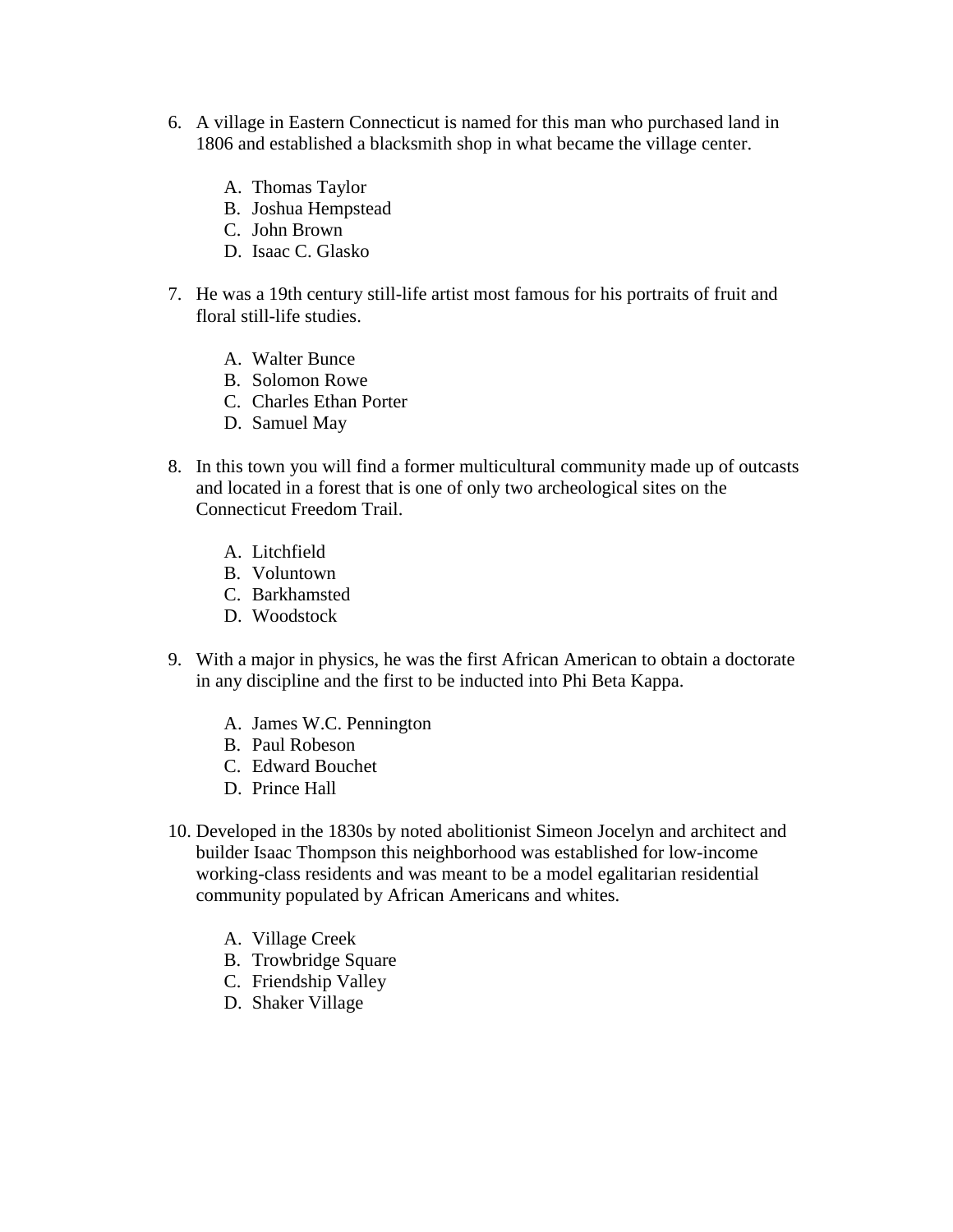- 11. His refusal to remain silent about racism in the United States, resulted in his being barred from appearing at concert halls, his passport revoked and his name was removed from the football records he had established.
	- A. Boce Barlow
	- B. Paul Robeson
	- C. Jackie Robinson
	- D. Lemuel Custis
- 12. In January 1944, he became the first employee of the Connecticut Inter-Racial Commission, one of the first state civil rights organizations in the United States.
	- A. Frank T. Simpson
	- B. George Jeffrey
	- C. Lemuel R. Custis
	- D. Thurman Milner
- 13. He was the first African American in the Connecticut judiciary and the first to be elected state senator.
	- A. Wilfred X. Johnson
	- B. Joseph Rainey
	- C. Boce W. Barlow, Jr.
	- D. Hiram Revels
- 14. Purchased in 1864, this house is the only documented 19th century residence in Litchfield County owned by an African American family.
	- A. Walter Bunce House
	- B. Solomon Rowe House
	- C. Kimberly Mansion
	- D. Uriel Tuttle House
- 15. This town does not have a site listed on the Connecticut Freedom Trail.
	- A. Meriden
	- B. Oxford
	- C. Brooklyn
	- D. New Hartford